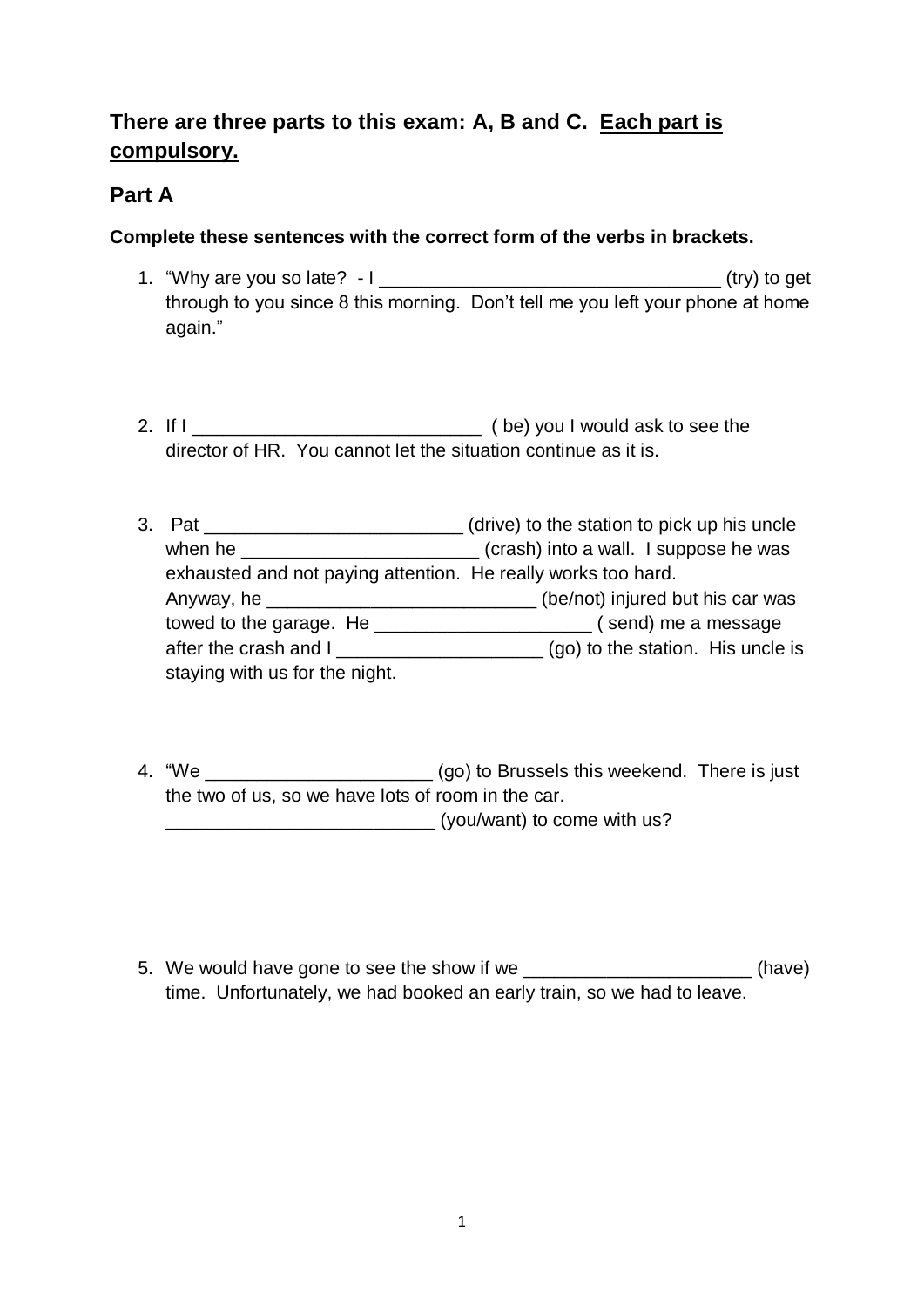6. Infrequent thunderstorms during the spring season are the only precipitation Kuwait receives throughout the year. Kuwait also (hold) the record for the highest temperature in

Asia. ( 54.4° C)

- 7. "Where  $(George/live)$ ? " "He \_\_\_\_\_\_\_\_\_\_\_\_\_\_\_\_\_\_\_\_\_\_\_ (own) a house in the suburbs but he usually **EXECUTE:** (stay) over the bakery as he (have) to start work at 4 in the morning."
- 8. Your order **Example 20** (be) sent out on Monday so you should receive it today.
- 9. I \_\_\_\_\_\_\_\_\_\_\_\_\_\_\_\_\_\_\_\_\_\_\_\_\_\_\_\_\_ (not/know) that James was Dutch. I always though that he was English.

10.Can you give me a hand with this translation? I (work) on it since Tuesday and I  $\frac{1}{2}$  (only/do) about five pages so far.

11.Where \_\_\_\_\_\_\_\_\_\_\_\_\_\_\_\_\_\_\_\_\_\_\_\_\_ (you/buy) that coat? It looks great on you.

**Circle the best option to complete the sentences. (a, b, c, or d) . Only one is correct.**

- 1. I'm looking forward \_\_\_\_\_\_ getting away for the weekend.
- *a) to b) for c) in d) at*
- 2. It \_\_\_\_\_ Pat who sent you the flowers. He is the only person I gave our new address to.
- *a) must have been b) can be c) can have been d) was supposed to be*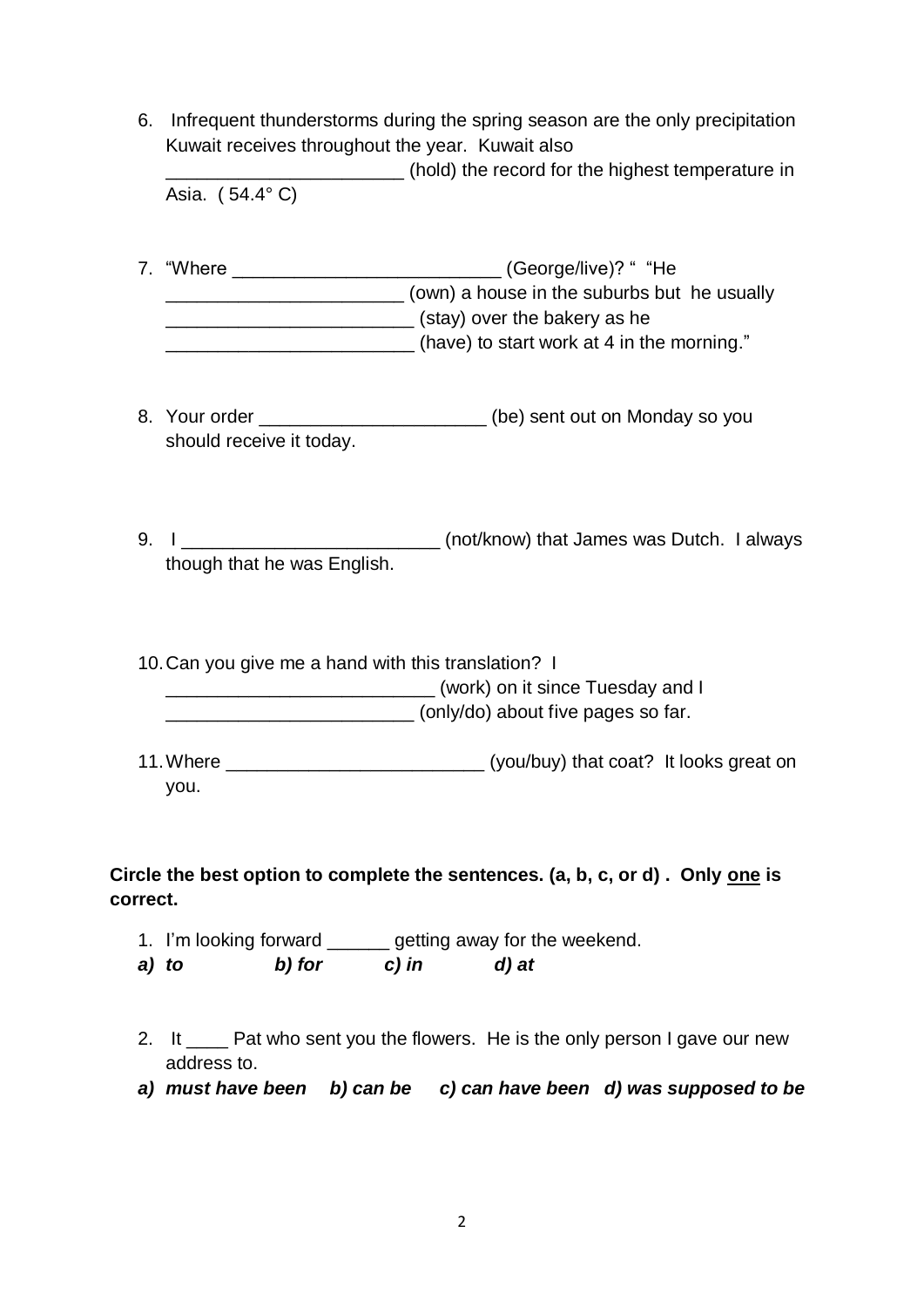- 3. I am sorry we are late. We were really tired and afraid of having an accident, so we stopped at a service staying \_\_\_\_\_ some rest for a few hours.
- *a) getting b) get c) to get d) will get*
- 4. Very people understand the complexities of developing a vaccination even though everyone appears to be an expert at the moment. It is a much more complex subject than we imagine.
- *b) few b) little c) a lot of d) a few*
- *5.* Come and work with us. We have \_\_\_\_\_\_\_\_\_\_\_ equipment. *a) state-of-the-art b) states-of-the-art c) state-of-the-arts d) states-of-the-arts*
- 6. Would you mind \_\_\_\_\_\_\_\_\_\_ back this afternoon? Everyone is busy right now. *a) to call b) calling c) call d) called*
- 7. We were fortunate that we \_\_\_\_\_\_\_\_\_\_\_\_\_ get out of the building in time. The fire spread so quickly that I do not dare to think about what could have happened.
- *a) were able to b) could c) could have d) must have*
- 8. Let me \_\_\_\_\_\_\_\_\_ what you are working on. I do not have much to do right now, so maybe I could help you. *a) seeing b) saw c) to see d) see*
- **9.** I wonder \_\_\_\_\_\_\_\_\_\_. It looks very expensive. *a) How much it costs b) how much does it cost b) what is the cost d) how much is it costing*
- 10. My office so let's go to the break room.
- *a) has redecorated b) is redecorating c) is being redecorated d) has been redecorating*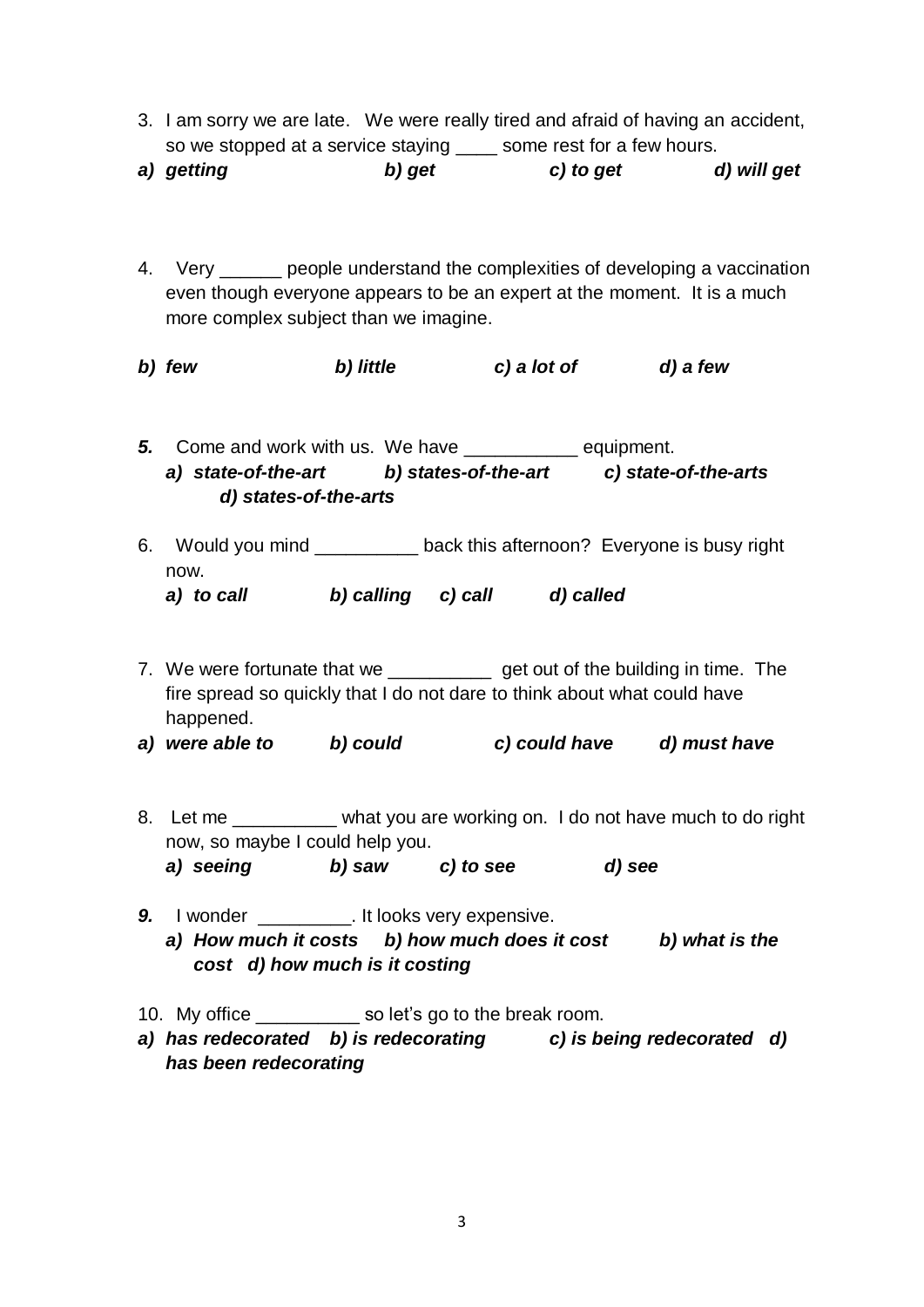# **Part B – Translate the following text into French.**

#### **Extract from article in** *New Scientist* **by Alice Klein 9th June 2020**

Most of the microfibres polluting our oceans – which have long been assumed to be plastic – are actually natural fibres like cotton and wool. But we don't yet know whether these fibres pose the same health risks to marine organisms.

Textile microfibres are major contributors to marine pollution because they are readily **shed** from clothes during general wear and tear and laundering, and [drift](https://www.newscientist.com/article/2213560-microplastics-in-the-arctic-and-the-alps-may-have-blown-in-on-the-wind/)  [through the air](https://www.newscientist.com/article/2213560-microplastics-in-the-arctic-and-the-alps-may-have-blown-in-on-the-wind/) or wash down drains [into waterways.](https://www.newscientist.com/article/2242075-ocean-currents-are-sweeping-microplastics-into-the-deep-sea/) A single machine wash of polyester clothing, for example, releases [half a million textile microfibres.](https://www.sciencedirect.com/science/article/pii/S0025326X16307639)

Previous [ocean surveys](https://www.newscientist.com/article/2243731-we-may-have-missed-half-the-microplastics-in-the-ocean/) have tended to count all microfibres as plastic, based on the assumption that natural fibres like cotton and wool biodegrade too quickly to persist in marine environments.

However, when Peter Ryan at the University of Cape Town in South Africa and his colleagues analysed 2000 microfibres drawn from several oceans, they found that only 8 per cent were plastic fibres like polyester or nylon. The rest were natural fibres including cotton, which made up 50 per cent of the total, and wool, which made up 12 per cent, and others like silk, **hemp** and linen.

The team used a technique called infrared spectroscopy to analyse microfibres, which were 1 millimetre long on average, in 916 seawater samples collected from the Atlantic, Indian and Southern oceans and the Mediterranean Sea.

The finding is surprising because almost two-thirds of textiles manufactured today are synthetic. It is possible that natural fibres degrade more slowly than previously thought, and that most of the cotton and wool fibres currently floating in oceans are pollution from previous decades when they were the most common textiles used in clothing, says Ryan.

#### […]

"We should be trying to reduce the numbers of microfibres from clothing getting into the environment, irrespective of whether they are plastic or not, because it appears they are likely to last a long time in the environment," says Ryan.

*To shed = se dépouiller de qqch. Déverser qqch. Perdre qqch.* 

Hemp= *chanvre*